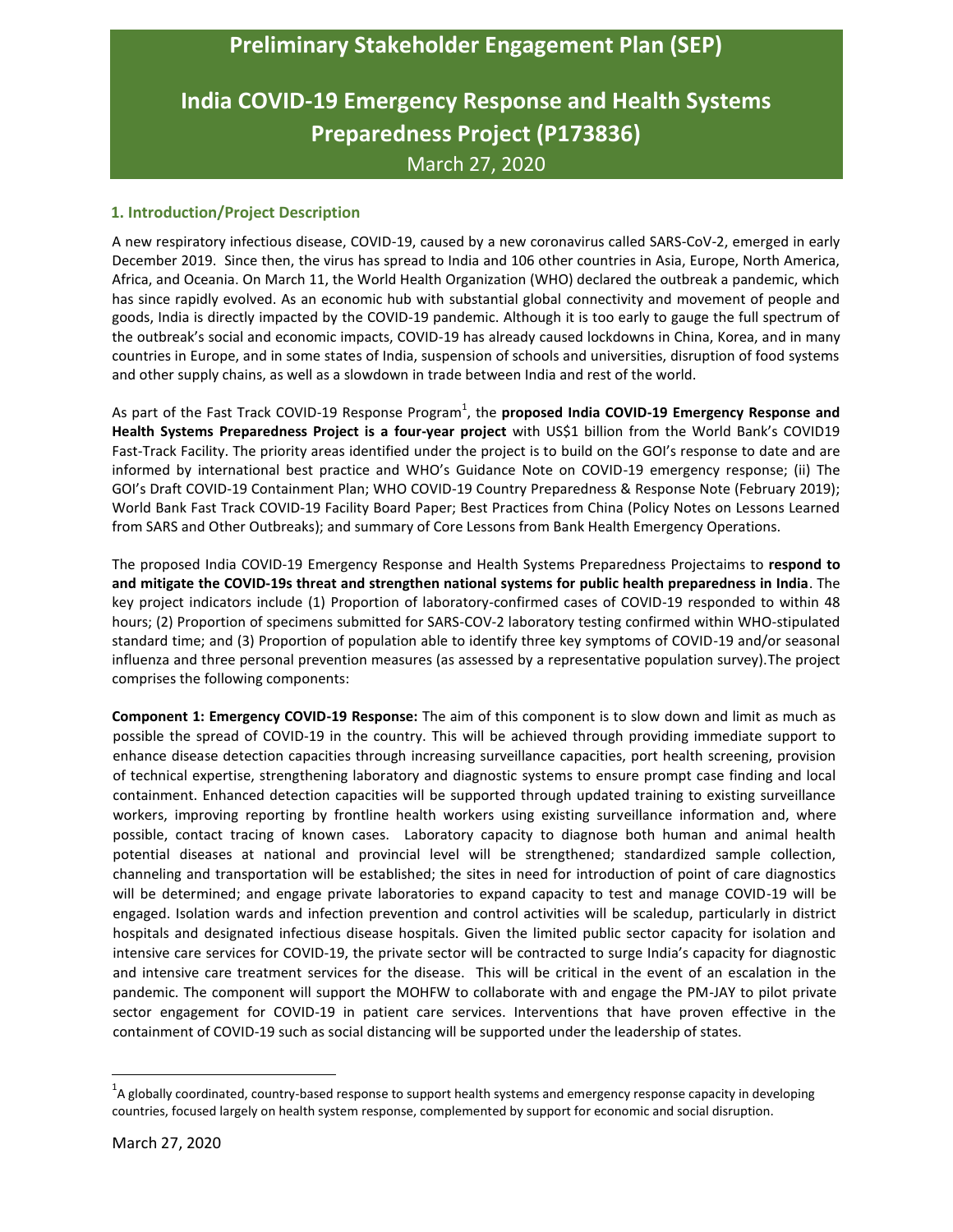**Component 2: Strengthening National and State Health Systems to Support Prevention and Preparedness:** The component will support GOI to build resilient health systems to provide core public health, prevention and patient management functions to manage COVID-19 and future disease outbreaks. Key activities include: (i) Revamping hospitals for air borne infection control; (ii) Revamp of Infectious Disease Hospitals and Districts Hospitals with single occupancy air borne infection isolation rooms (also called negative-pressure isolation rooms) to prevent spread of infection from and between patients; (iii) Building or upgrading laboratory testing systems through building network of Biosafety Level 3, high containment laboratories with high biosafety standards in the country to meet the requirements of testing for COVID-19, future pandemics or bioterrorism attacks; (iv) Expanding pointof-care molecular testing for viral disease in sub-district and district laboratories and sample transport mechanisms; (iv) Improving disease surveillance systems and health information systems across the country by strengthening the Integrated Disease Surveillance Program (IDSP) and integration of all health information; (v) Surge in community-based disease surveillance capacity through increased personnel and use of ICT systems to track and monitor infectious outbreaks; (vi) Developing human resources with core competencies in integrated disease surveillance across different states and at the central level to track and monitor current and new diseaseoutbreaks.

Public health workforce development will be supported to ensure that a complete spectrum of expertise is covered, including epidemiologists, data managers, laboratory technicians, emergency management and risk communications specialists, and public health managers.

**Component 3: Strengthening Pandemic Research and Multi-sector,National Institutions and Platforms for One Health:** The component seeks to develop core capacity to deliver the "One Health"approach to monitor, detect and manage infectious disease outbreaks in animals and in humans. The component will develop GOI capacity and systems to treat disease threats linked to the animal-human interface. About 70% of new infectious diseases begin with human-to-animal contact, including HIV/AIDS, Ebola and SARS. Key activities to be scaled-up in collaboration with Department of Livestock and states include: (i) Needs assessment and upgrade of national protocols and surveillance systems for animal and human health infections; (ii) Review and strengthen established mechanisms for responding to priority existing and emerging zoonoses; (iii) Strengthen surveillance systems for prioritized zoonoses diseases or pathogens of high national public health concern; (iv) Improve biosafety and biosecurity management, including staff training and proper specimen transportation; and (v) Strengthen national and state-level "One-Health" capacity of the animal health workforce, (e.g., veterinarians, entomologists, paravents, semen station personnel, AI technicians, public sector and community based extension workers).

India is uniquely positioned to play a key role in research on viruses, other disease pathogens and vaccines for its own emergency response and for global public goods. This component will support research on COVID-19 by Indian institutions working in collaboration with the Indian Council for Medical Research. The component will support biomedical research to generate evidence to inform the short-term and medium-term response to the COVID-19 pandemic. In line with this, the component will build capacity for health systems research at central and state levels to position India to better respond to pandemic outbreaks.

**Component 4: Community Engagement and Risk Communication.** This component will address significant negative externalities expected in the event of a widespread COVID-19 outbreak and include comprehensive communication strategies. The primary focus will be on addressing social distancing measures, such as avoiding large social gatherings and should the need arise, school closings to mitigate against the possible negative impacts on children's learning and wellbeing. As part of the comprehensive communication and behavior change interventions, a community campaign for schools and parents will be supported to provide information about how to protect themselves and promote good hygiene practices. Investments will be made to have plans in place to ensure the continuity of learning, including remote learning options such as radio broadcast and other means of distance delivery of academic content in the areas of literature and mathematics. Should tertiary education institutions also be closed, a pilot for teaching remotely and for maintaining operational continuity will be financed to facilitate engagement of students. Additional preventive actions would be supported that would complement social distancing such as personal hygiene promotion, including promoting handwashing and proper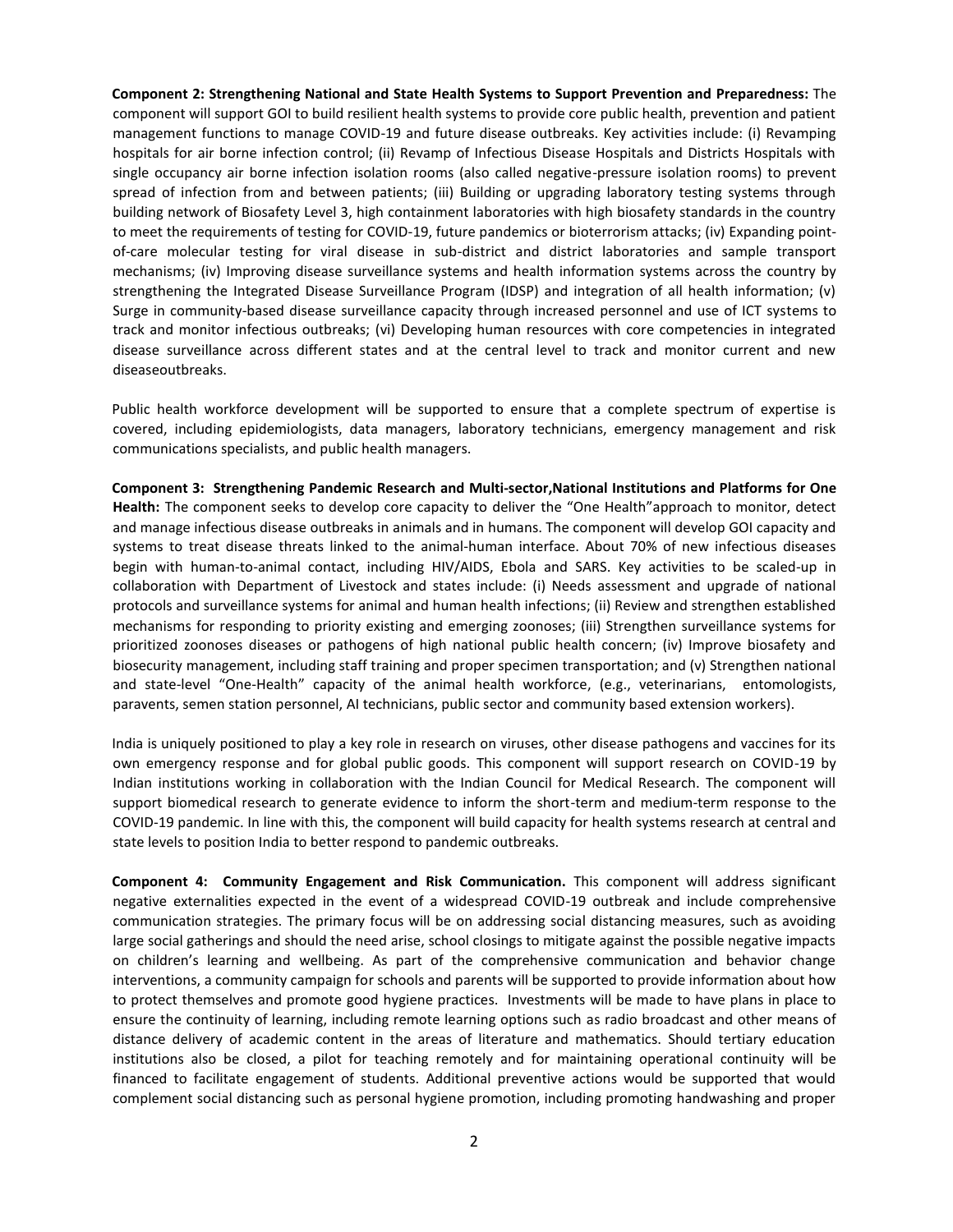cooking, and distribution and use of masks, along with increased awareness and promotion of community participation in slowing the spread of the pandemic. This component will also include provision of mental health and psychosocial services for vulnerable communities.

#### **Component 5: Implementation Management and Monitoring and Evaluation**

Support for the strengthening of public structures for the coordination and management of the project would be provided, including MOHFW and state (decentralized) arrangements for coordination of activities, financial management, procurement and monitoring and evaluation. This component would also strengthen National Center for Disease Control (NCDC) capacity for health emergency and disease outbreak management capacity; upgrade information systems for program management; and expand staffing with core competencies for disease surveillance, epidemiology, labs and One Health service delivery. The project will leverage on appropriate technology, artificial intelligence and big data analytics to improve the preparedness and response to the ongoing COVID-19 pandemic through the MOHFW's disease surveillance platform.

**Component 6: Contingent Emergency Response Component (CERC)**: In the event of an Eligible Crisis or Emergency, the project will contribute to providing immediate and effective response to said crisis or emergency.

The India COVID-19 Emergency Response and Health Systems Preparedness Projectis being prepared under the World Bank's Environment and Social Framework (ESF). As per the Environmental and Social Standard ESS 10 on"Stakeholder Engagement and Information Disclosure", the implementing agencies should provide stakeholders with timely, relevant, understandable and accessible information, and consult with them in a culturally appropriate manner, which is free of manipulation, interference, coercion, discrimination and intimidation.

The overall objective of this preliminarySEP is to define a program for stakeholder engagement, including public information disclosure and consultation, throughout the entire project cycle. The SEP outlines the ways in which the project team will communicate with stakeholders and includes a mechanism by which people can raise concerns, provide feedback, or make complaints about project and any activities related to the project. The involvement of the local population is essential to the success of the project in order to ensure smooth collaboration between project staff and local communities and to minimize and mitigate environmental and social risks related to the proposed project activities. In the context of infectious diseases, broad, culturally appropriate, and adapted awareness raising activities are particularly important to properly sensitize the communities to the risks related to infectious diseases.

## **2. Stakeholder identification and analysis**

Project stakeholders are defined as individuals, groups or other entities who:

- (i) are impacted or likely to be impacted directly or indirectly, positively or adversely, by the Project (also known as "affected parties"); and
- (ii) may have an interest in the Project ("interested parties"). They include individuals or groups whose interests may be affected by the Project and who have the potential to influence the Project outcomes in any way.

Cooperation and negotiation with the stakeholders throughout the project development phase often also require the identification of persons who act as legitimate representatives of their respective stakeholder groups, i.e. the individuals who have been entrusted by their fellow group members with advocating the groups' interests in the process of engagement with the Project. Community representatives may provide helpful insight into the local settings and act as main conduits for dissemination of the Project-related information and as a primary communication/liaison link between the Project and targeted communities and their established networks.Verification of stakeholder representatives (i.e. the process of confirming that they are legitimate and genuine advocates of the community they represent) remains an important task in establishing contact with the community stakeholders. Legitimacy of the community representatives can be verified by talking informally to a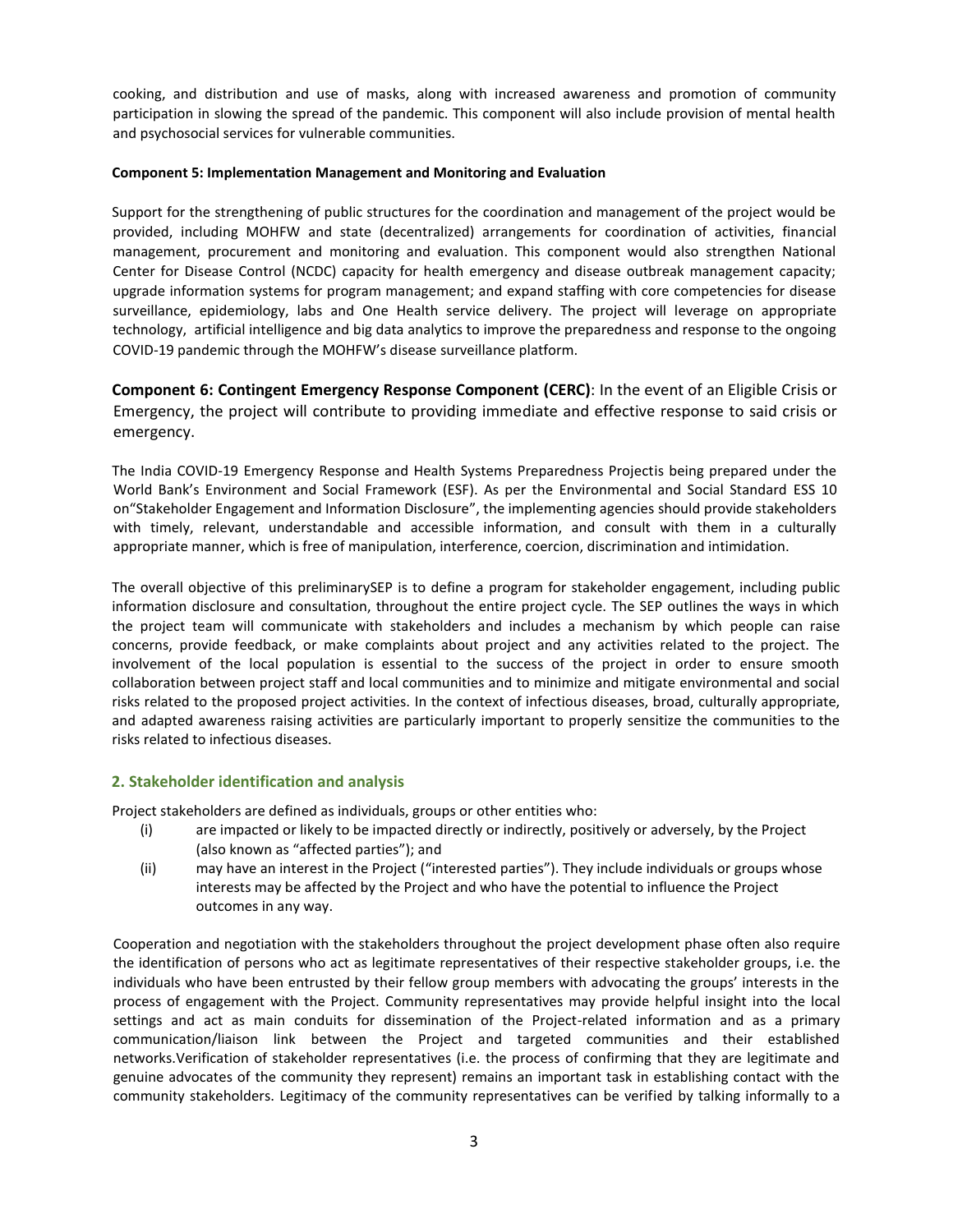random sample of community members and heeding their views on who can be representing their interests in the most effective way.

## 2.1 Methodology

In order to meet best practice approaches, the project will apply the following principles for stakeholder engagement:

- *Openness and life-cycle approach*: public consultations for the project(s) will be arranged during the whole lifecycle, carried out in an open manner, free of external manipulation, interference, coercion or intimidation;
- *Informed participation and feedback*: information will be provided to and widely distributed among all stakeholders in an appropriate format; opportunities are provided for communicating stakeholders' feedback, for analyzing and addressing comments and concerns;
- *Inclusiveness and sensitivity*: stakeholder identification is undertaken to support better communications and build effective relationships. The participation process for the projects is inclusive. All stakeholders at all times encouraged to be involved in the consultation process. Equal access to information is provided to all stakeholders. Sensitivity to stakeholders' needs is the key principle underlying the selection of engagement methods. Special attention is given to vulnerable groups, in particular women, youth, elderly and the cultural sensitivities of diverse ethnic groups.

For the purposes of effective and tailored engagement, stakeholders of the proposed project(s) can be divided into the following core categories:

- **Affected Parties** persons, groups and other entities within the Project Area of Influence (PAI) that are directly influenced (actually or potentially) by the project and/or have been identified as most susceptible to change associated with the project, and who need to be closely engaged in identifying impacts and their significance, as well as in decision-making on mitigation and management measures;
- **Other Interested Parties** individuals/groups/entities that may not experience direct impacts from the Project but who consider or perceive their interests as being affected by the project and/or who could affect the project and the process of its implementation in some way; and
- **Vulnerable Groups** persons who may be disproportionately impacted or further disadvantaged by the project(s) as compared with any other groups due to their vulnerable status<sup>2,</sup> and that may require special engagement efforts to ensure their equal representation in the consultation and decision-making process associated with the project.

## 2.2. Affected parties

Affected Parties include local communities, community members and other parties that may be subject to direct impacts from the Project. Specifically, the following individuals and groups fall within this category:

Affected Parties include local communities, community members and other parties that may be subject to direct impacts from the Project. Specifically, the following individuals and groups fall within this category:

- COVID-19 infected people and their family members and relatives
- People under COVID-19 quarantine

l

- Workers in quarantine, isolation facilities, diagnostic laboratories
- Communities in the vicinity of the project's planned quarantine and isolation facilities, laboratories, and screening posts
- People at risk of contracting COVID-19 (e.g., travelers, inhabitants of areas where cases have been identified)

<sup>&</sup>lt;sup>2</sup>Vulnerable status may stem from an individual's or group's race, national, ethnic or social origin, color, gender, language, religion, political or other opinion, property, age, culture, literacy, sickness, physical or mental disability, poverty or economic disadvantage, and dependence on unique natural resources.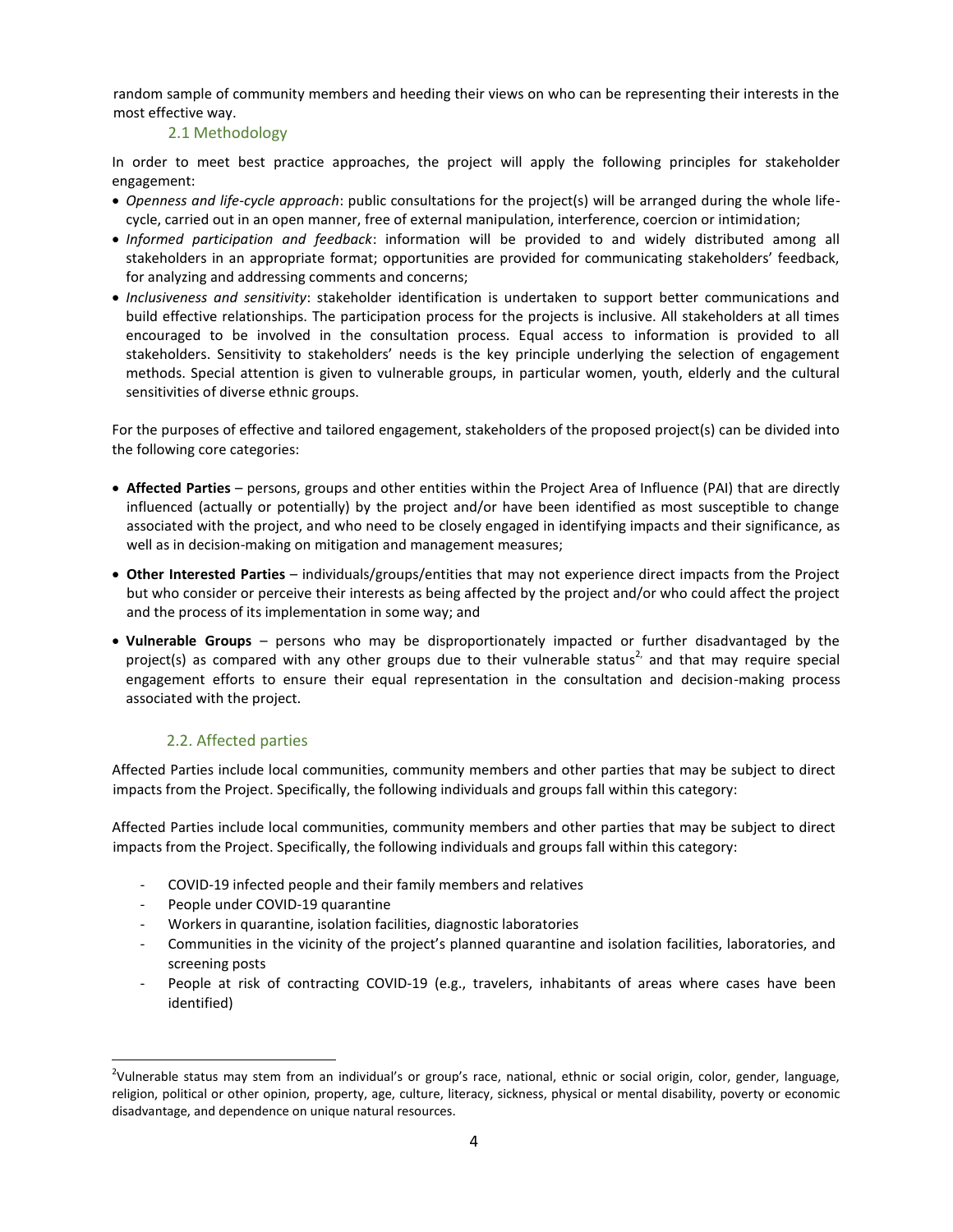- Public Health Workers (Medical and emergency personnel and service providers at medical and testing facilities both public and private)
- People involved in intercepting, identifying, and isolating suspected people (security agencies, district administration, etc.)
- Primary, secondary and tertiary health care facilities
- Workers associated with handling, transportation and disposal of BMW
- Municipal and Village waste collection and disposal workers
- MoHFW and State Health departments

## 2.3. Other interested parties

The project stakeholders also include parties other than the directly affected communities, including:

- *a.* Traditional media (Television, Radio, and print media in Hindi, English, and other regional languages)
- b. Participants of social media
- c. Politicians/ Elected representatives
- d. Other national and international health organizations
- e. Other national &international NGOs
- f. Local businesses
- g. Businesses with international links
- h. The public at large
- i. Other Ministries (Environment, Finance, External Affairs, Home,etc.)
- j. Major public sector and private medical colleges and universities across the country
- k. National security and law enforcement institutions/ agencies

## 2.4. Disadvantaged / vulnerable individuals or groups

It is particularly important to understand whether project impacts may disproportionately fall on disadvantaged or vulnerable individuals or groups, who often do not have a voice to express their concerns or understand the impacts of a project and to ensure that awareness raising and stakeholder engagement with disadvantaged or vulnerable individuals or groups on infectious diseases and medical treatments in particular, be adapted to take into account such groups or individuals particular sensitivities, concerns and cultural sensitivities and to ensure a full understanding of project activities and benefits.The vulnerability may stem from person's origin, gender, age, health condition, economic deficiency and financial insecurity, disadvantaged status in the community (e.g. minorities or fringe groups), dependence on other individuals or natural resources, etc.Engagement with the vulnerable groups and individuals often requires the application of specific measures and assistance aimed at the facilitation of their participation in the project-related decision making so that their awareness of and input to the overall process are commensurate to those of the other stakeholders.

Within the Project, the vulnerable or disadvantaged groups may include and are not limited to the following:

- Elderly
- Illiterate or those with limited education
- People with disabilities
- Women, especially Young women and girls at heightened risk of gender-based violence
- Scheduled tribes (ST), scheduled castes (SC), and communities living in in remote and hilly locations
- Female-headed households, especially single mothers with underage children
- Unemployed youth
- Patients with chronic diseases
- Informal sector workers including domestic workers, laborers, construction workers, etc.

Vulnerable groups within the communities affected by the project will be further confirmed and consulted through dedicated means, as appropriate. Description of the methods of engagement that will be undertaken by the project is provided in the following sections.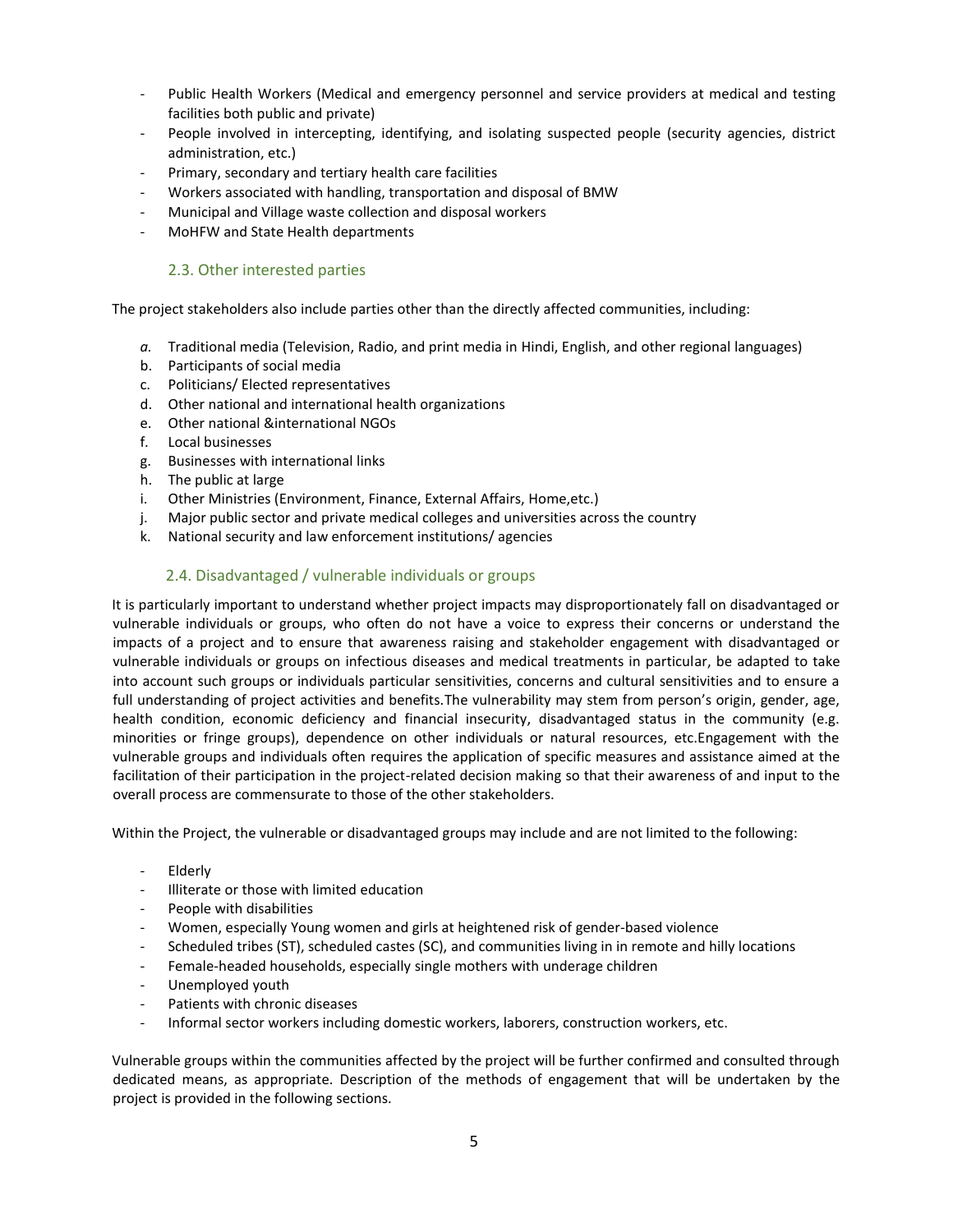## **3. Stakeholder Engagement Program**

## 3.1. Summary of stakeholder engagement done during project preparation

Due to the emergency situation, including the restrictions on consultations due to the need for social distancing, and the need to address issues related to COVID19, no dedicated consultations beyond public authorities and health experts have been conducted so far.

## 3.2. Summary of project stakeholder needs and methods, tools and techniques for stakeholder engagement

Stakeholder engagement under the project will be carried out on two fronts: (i) consultations with stakeholders throughout the entire project cycle to inform them about the project, including their concerns, feedback and complaints about the project and any activities related to the project; (ii) awareness-raising activities to sensitize communities on the risks of COVID-19 which will be done largely under Component 4 of the project.

In terms of consultations with stakeholders on the project design, activities and implementation arrangements, etc., the revised SEP, expected to be updated within 30 days after the project effectiveness date, and continuously updated throughout the project implementation period when required, will clearly lay out:

- Type of Stakeholder to be consulted
- Anticipated Issues and Interests
- Stages of Involvement
- Methods of Involvement
- Proposed Communications Methods
- Information Disclosure
- Responsible authority/institution

For the awareness-raising activities under Component 4, project activities will support awareness around: (i) social distancing measures such as school, restaurant, religious institution, and café closures as well as reducing large gatherings (e.g. weddings); (ii) preventive actions such as personal hygiene promotion, including promoting handwashing and proper cooking, and distribution and use of masks, along with increased awareness and promotion of community participation in slowing the spread of the pandemic; (iii) design of comprehensive Social and Behavior Change Communication (SBCC) strategy to support key prevention behaviors (washing hands, etc.), community mobilization that will take place through credible and effective institutions and methods that reach the local population and use of tv, radio, social media and printed materials as well as the community health workers; (iv) awareness and provision of mental health and psychosocial services for vulnerable communities.

WHO's "COVID-19 Strategic Preparedness and Response Plan -- Operational Planning Guidelines to Support Country Preparedness and Response" (2020) will be the basis for the project's stakeholder engagement. In particular, Pillar 2 on Risk Communication and Community Engagement outlines the following approach:

It is critical to communicate to the public what is known about COVID-19, what is unknown, what is being done, and actions to be taken on a regular basis. Preparedness and response activities should be conducted in a participatory, community-based way that are informed and continually optimized according to community feedback to detect and respond to concerns, rumours and misinformation. Changes in preparedness and response interventions should be announced and explained ahead of time and be developed based on community perspectives. Responsive, empathic, transparent and consistent messaging in local languages through trusted channels of communication, using community-based networks and key influencers and building capacity of local entities, is essential to establish authority and trust.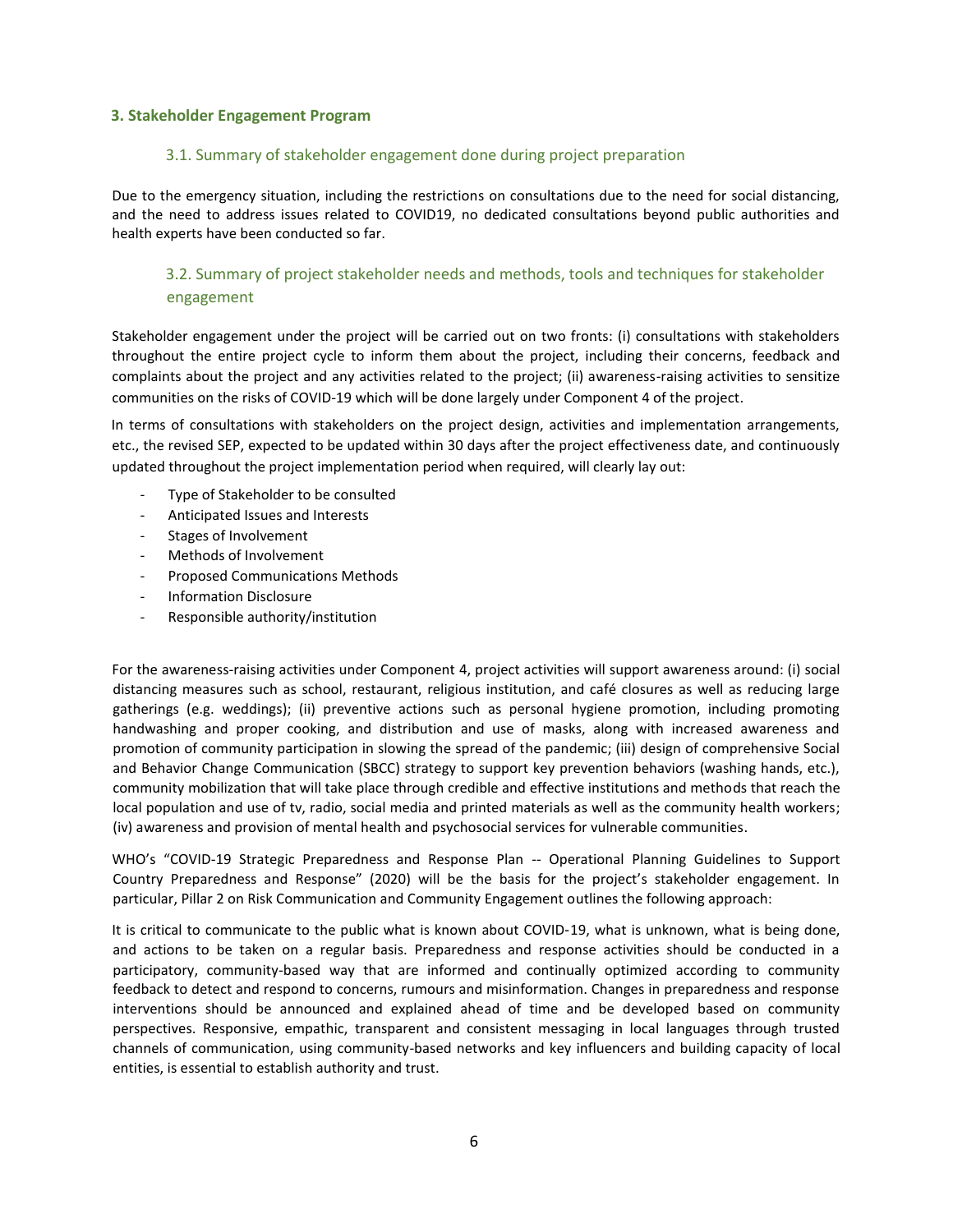Different engagement methods will be used depending on the different needs of the identified stakeholders and on the need for the stakeholders to observe new social norms that help to prevent coronavirus transmission, and may include small-scale focus group discussions, small-scale community consultations, one-to-one meetings, virtual meetings, site visits, social media, print and broadcast media, etc.

## 3.3. Stakeholder engagement plan

For stakeholder engagement relating to public awareness, the following steps will be taken:

Step 1: Design of communication strategy

- Conduct rapid behavior assessment to understand key target audience, perceptions, concerns, influencers and preferred communication channels
- Prepare a comprehensive Social and Behavior Change Communication (SBCC) strategy for COVID-19, including details of anticipated public health measures
- Prepare local messages and pre-test through participatory process, especially targeting key stakeholders, vulnerable groups and at-risk populations
- Identify trusted community groups (e.g., celebrities, elected representatives, community leaders, religious leaders, health workers, community volunteers) and local networks to support the communication strategy

Step 2: Implementation of the Communication Strategy

- Establish and utilize clearance processes for timely dissemination of messages and materials in Hindi, English and other regional languages where relevant, for timely dissemination of messages and materials in local languages and adopt relevant communication channels
- Engage with existing health and community-based networks, media, local NGOs,self-help groups, schools, local governments and other sectors such healthcare service providers, education sector, business, travel and food/agriculture sectors using a consistent mechanism of communication
- Utilize two-way "channels" for community and public information sharing such as help desks, responsive social media, TV and radio shows, with systems to detect and rapidly respond to and counter misinformation
- Establish large-scale community engagement strategy for social and behavior change approaches to ensure preventive community and individual health and hygiene practices in line with the national public health containment recommendations. Given the need to also consider social distancing, the strategy would focus on using IT-based technology, telecommunications, mobile technology, social media platforms, print and broadcast media, etc.

Step 3: Learning and Feedback

- Systematically establish community information and feedback mechanisms including through social media monitoring, community perceptions, knowledge, attitude, and practice surveys, and direct dialogues and consultations. In the current context, these will be carried out virtually to prevent COVID-19 transmission.
- Ensure changes to community engagement approaches are based on evidence and needs, and ensure all engagement is culturally appropriate and empathetic
- Document lessons learned to inform future preparedness and response activities.

For stakeholder engagement relating to the specifics of the project and project activities, different modes of communication will be utilized:

- Policymakers and influencers might be reached through small engagement meetings with religious, administrative, youth, and women's groups.
- Individual communities might be reached through theatre performance engagement meetings with women groups, edutainment, youth groups, training of peer educators, etc.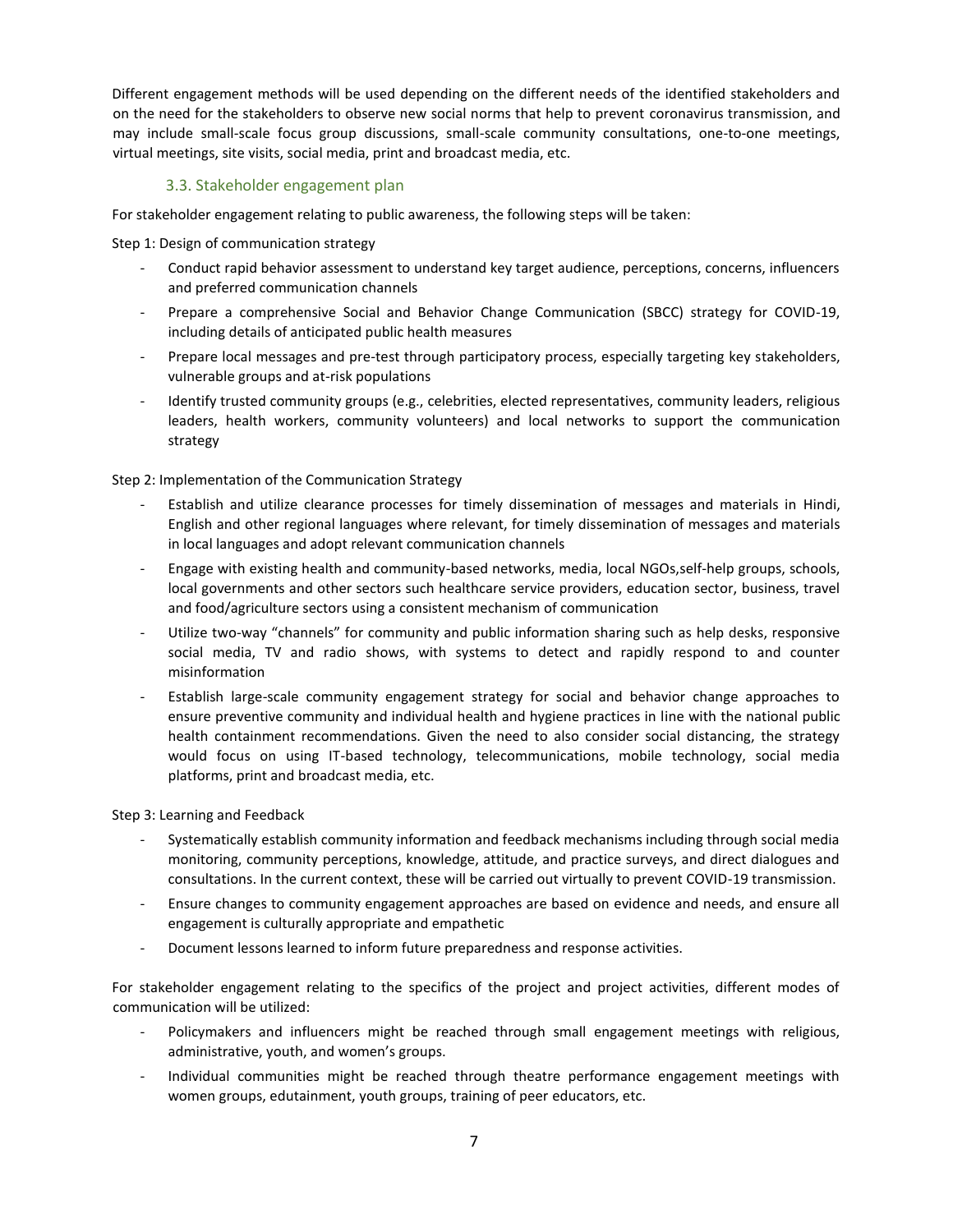For public at large, identified and trusted media channels including: Broadcast media (television and radio), print media (newspapers, magazines), trusted organizations' websites, social media (Facebook, Twitter, etc.), text messages for mobile phones, hand-outs and brochures in community and health centers, municipal forums, community health boards, billboards plan, will be utilized to tailor key information and guidance to stakeholders and disseminate it through their preferred channels and trusted partners.

This Stakeholder Engagement Plan as well as the Environmental and Social Management Framework (ESMF) that will be prepared under the project will also be consulted and disclosed. The project includes considerable resources to implement the above-mentioned activities and actions. The details of this will be prepared during the update of this SEP, expected to be updated within 30 days after the project effectiveness date, and continuously updated throughout the project implementation period when required.

## 3.4. Proposed strategy for information disclosure

The project will ensure that the different activities for stakeholder engagement, including information disclosure, are inclusive and culturally sensitive. Measures will also be taken to ensure that the vulnerable groups outlined above will have the chance to participate in the project benefits. This will include, among other things, householdoutreach through SMS, telephone calls, etc., depending on the social distancing requirements, the use of different languages (Hindi, English and other regional languages to target local areas), the use of verbal communication, audiovisuals or pictures instead of text, etc. The project will thereby have to adapt to different requirements. While country-wide awareness campaigns will be established, specific communication around borders and international airports as well as quarantine centres and laboratories will have to be timed according to need and be adjusted to the specific local circumstance. Component-wise analysis will strengthen this exercise.The ESMF and SEP will be disclosed prior to formal consultations.

| <b>Project stage</b>                                                           | <b>Target stakeholders</b>                                                                                                                                                                         | List of<br>information to be<br>disclosed                                                                     | <b>Methods and timing proposed</b>                                                                                                                                                                                                                                        |
|--------------------------------------------------------------------------------|----------------------------------------------------------------------------------------------------------------------------------------------------------------------------------------------------|---------------------------------------------------------------------------------------------------------------|---------------------------------------------------------------------------------------------------------------------------------------------------------------------------------------------------------------------------------------------------------------------------|
| Preparation of<br>social<br>distancing and<br><b>SBCC strategy</b>             | Government entities; local<br>communities; vulnerable<br>groups; school children and<br>their parents, NGOs and<br>academics; health workers;<br>media representatives;<br>health agencies; others | Project<br>documents, SEP,<br>GRM procedure,<br>update on project<br>development                              | Dissemination of hard copies at designated<br>public locations, MoHFW and State health<br>department websites; Information leaflets<br>and brochures                                                                                                                      |
| Implementation<br>of public<br>awareness<br>campaigns                          | Affected parties, public at<br>large, vulnerable groups,<br>public health workers,<br>government entities, other<br>public authorities                                                             | Update on project<br>development; the<br>social distancing<br>and SBCC strategy                               | Public notices; Electronic publications and<br>press releases; Press releases in the local<br>media; Information leaflets and brochures;<br>audio-visual materials, social media and<br>other direct communication channels such<br>as mobile/ telephone calls, SMS, etc. |
| Site selection<br>for local<br>isolation units<br>and quarantine<br>facilities | People under COVID-19<br>quarantine, including<br>workers in the facilities;<br>Relatives of<br>patients/affected people;<br>neighboring communities;<br>public health workers; other              | Project<br>documents,<br>technical designs<br>of the isolation<br>units and<br>quarantine<br>facilities, SEP, | Public notices; Electronic publications and<br>press releases on the Project website; Press<br>releases in the local media; Help desk<br>mechanism                                                                                                                        |

A preliminary strategy for information disclosure is as follows: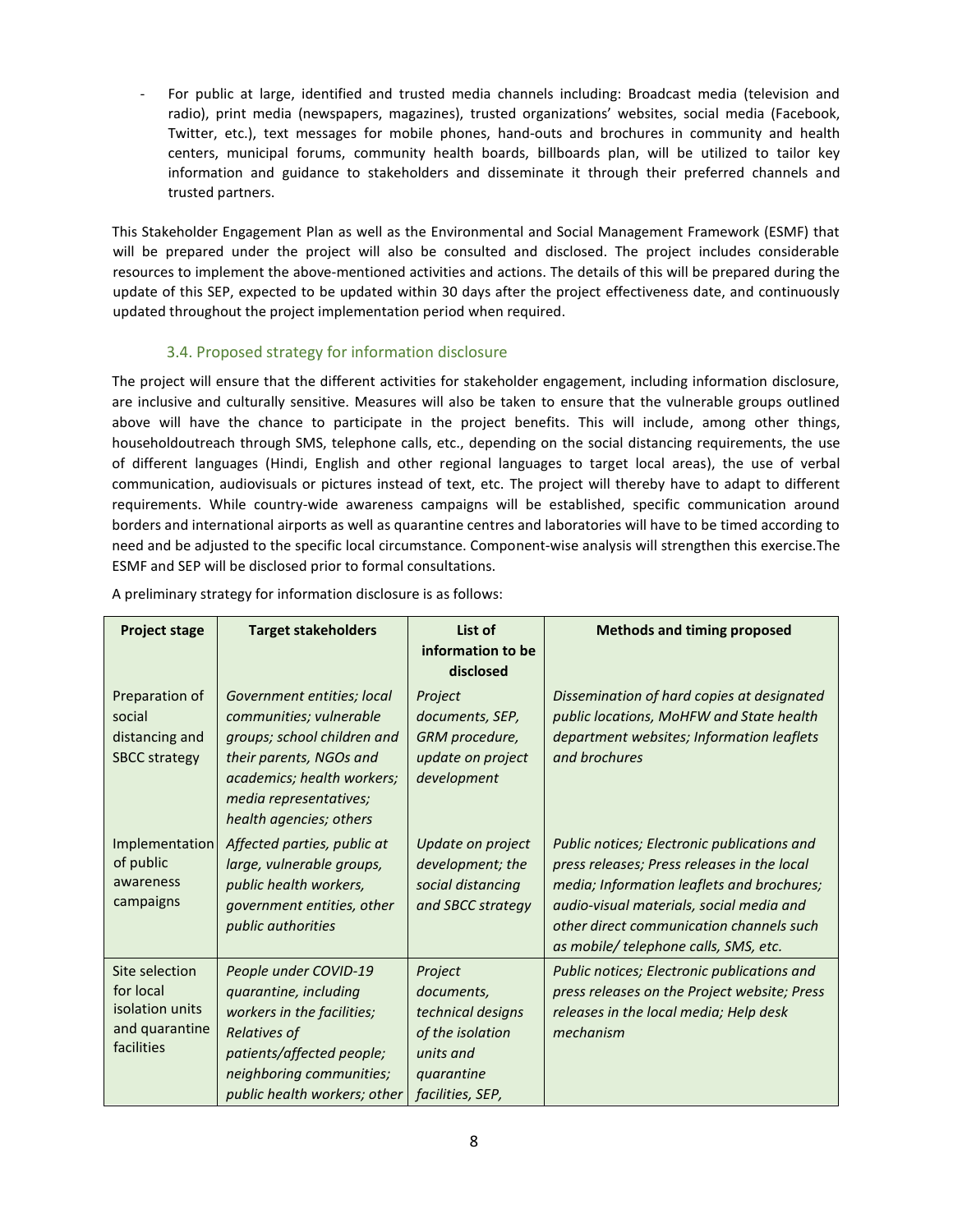| <b>Project stage</b>                           | <b>Target stakeholders</b>                                                                                                                                                                                                                                                                                                                   | List of<br>information to be<br>disclosed                                                                                                                                                                  | <b>Methods and timing proposed</b>                                                                                                                                                                                                       |
|------------------------------------------------|----------------------------------------------------------------------------------------------------------------------------------------------------------------------------------------------------------------------------------------------------------------------------------------------------------------------------------------------|------------------------------------------------------------------------------------------------------------------------------------------------------------------------------------------------------------|------------------------------------------------------------------------------------------------------------------------------------------------------------------------------------------------------------------------------------------|
|                                                | public authorities; island<br>councils; civil society<br>organizations                                                                                                                                                                                                                                                                       | relevant E&S<br>documents, GRM<br>procedure, regular<br>updates on Project<br>development                                                                                                                  |                                                                                                                                                                                                                                          |
| <b>During</b><br>preparation of<br><b>ESMF</b> | People under COVID-19<br>quarantine, including<br>workers in the facilities;<br><b>Relatives of</b><br>patients/affected people;<br>neighboring communities;<br>public health workers; other<br>public authorities; island<br>councils; civil society<br>organizations                                                                       | Project<br>documents,<br>technical designs<br>of the isolation<br>units and<br>quarantine<br>facilities, SEP,<br>relevant E&S<br>documents, GRM<br>procedure, regular<br>updates on Project<br>development | Public notices; Electronic publications and<br>press releases on the Project website; Press<br>releases in the local media; other direct<br>communication channels such as mobile/<br>telephone calls, SMS, etc.; Help desk<br>mechanism |
| During project<br>implementation               | COVID-affected persons and<br>their families, neighboring<br>communities to<br>laboratories, quarantine<br>centers, resorts and<br>workers, workers at<br>construction sites of<br>quarantine centers and<br>screening posts, public<br>health workers, MoH,<br>airline and border control<br>staff, government entities,<br>island councils | SEP, relevant E&S<br>documents; GRM<br>procedure; regular<br>updates on Project<br>development                                                                                                             | Public notices; Electronic publications and<br>press releases on the Project website; Press<br>releases in the local media; Consultation<br>with vulnerable groupsusing mobile/<br>telephone calls, SMS, etc.; Help desk<br>mechanism    |

## 3.. Future of the project

Stakeholders will be kept informed as the project develops, including reporting on project environmental and social performance and implementation of the Stakeholder Engagement Plan and grievance mechanism.

## **4. Resources and Responsibilitiesfor implementing stakeholder engagement activities**

#### 4.1. Resources

The MOHFW, along with other Ministries and NDMA/SDMAs, will be in charge of stakeholder engagement activities for their respective components. Overall coordination will be with MOHFW for this purpose. The budget for the SEP is included under *Component 4 – Mitigation of Social Impact* of the project ofthe project.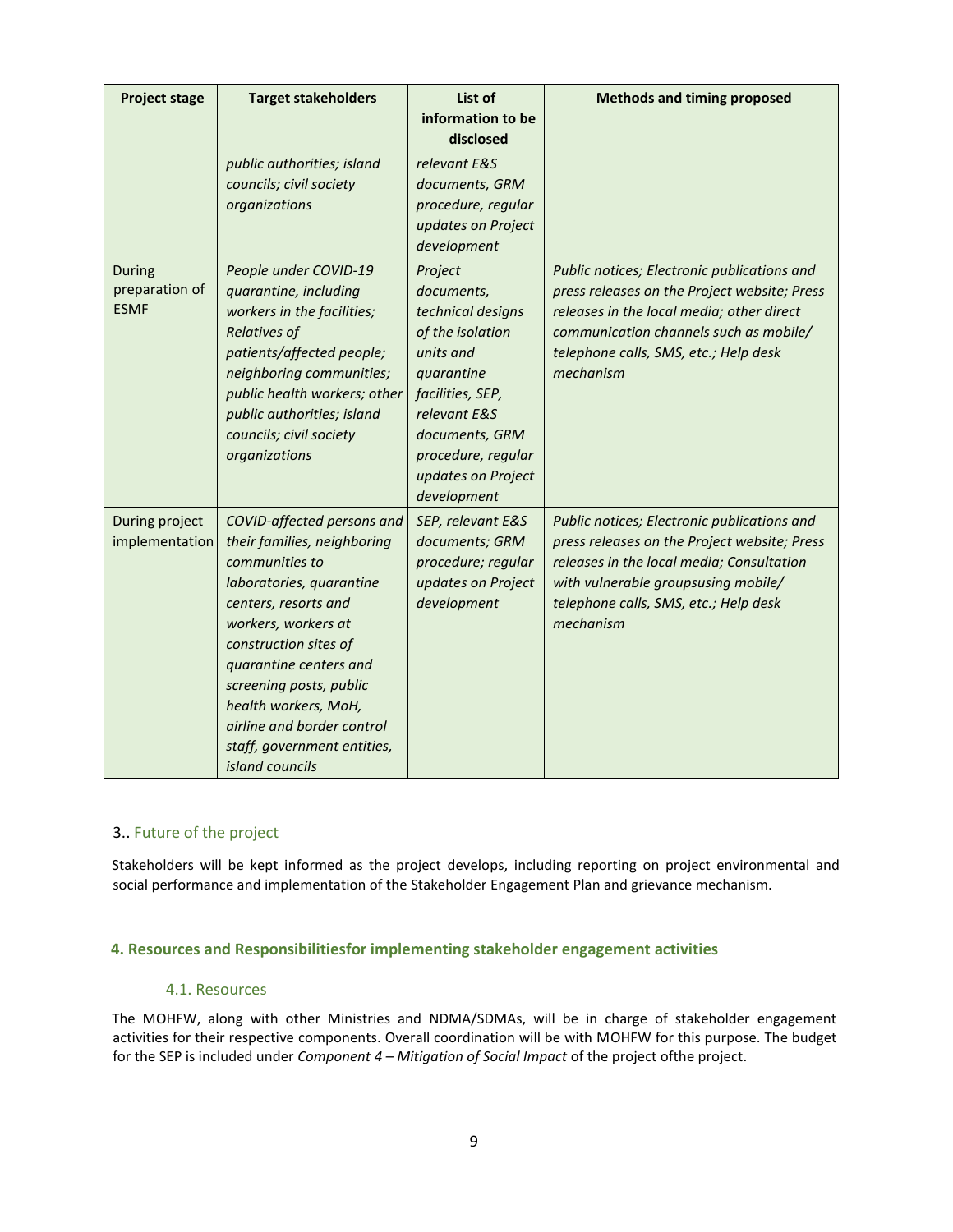## 4.2. Management functions and responsibilities

As mentioned above, the nodal agency at the center and the state level within the MOHFW and state health departments will be responsible for implementing the SEP while working closely with other agency and institutions such State Health Societies and NDMA/SDMAs.The stakeholder engagement activities will be documented through quarterly progress reports, to be shared with the World Bank.

## **5. Grievance Mechanism**

The main objective of a Grievance Redress Mechanism (GRM) is to assist to resolve complaints and grievances in a timely, effective and efficient manner that satisfies all parties involved. Specifically, it provides a transparent and credible process for fair, effective and lasting outcomes. It also builds trust and cooperation as an integral component of broader community consultation that facilitates corrective actions. Specifically, the GRM:

- Provides affected people with avenues for making a complaint or resolving any dispute that may arise during the course of the implementation of projects;
- Ensures that appropriate and mutually acceptable redress actions are identified and implemented to the satisfaction of complainants; and
- Avoids the need to resort to judicial proceedings (at least at first).

## 5.1. Description of GRM

Grievances will be handled at the MoHFWand State level by the concerned official designated for the GRM and using the Centralized Public Grievance Redress and Monitoring System at the MoHFW. The GRM will include the following steps:

Step 0: Raising and registering the grievances using various mechanism including through Help desk, online using internet, email, Walk-ins and registering a complaint on grievance logbook at healthcare facility or suggestion box at clinic/hospitals

Step 1: Grievance raised is screened and forwarded to respective administrative/ facility level for redressing

- Step 2: Grievance discussed at the respective administrative/ facility level, and addressed
- Step 3: If not addressed in stipulated period it is escalated to next level and finally the MoHFW level
- Step 4: Once addressed, feedback sent to the complainant
- Step 5: If not satisfied, appeal to the other public authorities

Once all possible redress has been proposed and if the complainant is still not satisfied then they should be advised of their right to legal recourse.

The numbers and contacts of the GRM will be detailed in the final SEP.

## **6. Monitoring and Reporting**

The SEP will be periodically revised and updated as necessary in the course of project implementation in order to ensure that the information presented herein is consistent and is the most recent, and that the identified methods of engagement remain appropriate and effective in relation to the project context and specific phases of the development. Any major changes to the project related activities and to its schedule will be duly reflected in the SEP.Monthly summaries and internal reports on public grievances, enquiries and related incidents, together with the status of implementation of associated corrective/preventative actions will be collated by responsible staff and referred to the senior management of the project. The monthly summaries will provide a mechanism for assessing both the number and the nature of complaints and requests for information, along with the Project's ability to address those in a timely and effective manner.Information on public engagement activities undertaken by the Project during the year may be conveyed to the stakeholders in two possible ways:

Publication of a standalone annual report on project's interaction with the stakeholders.